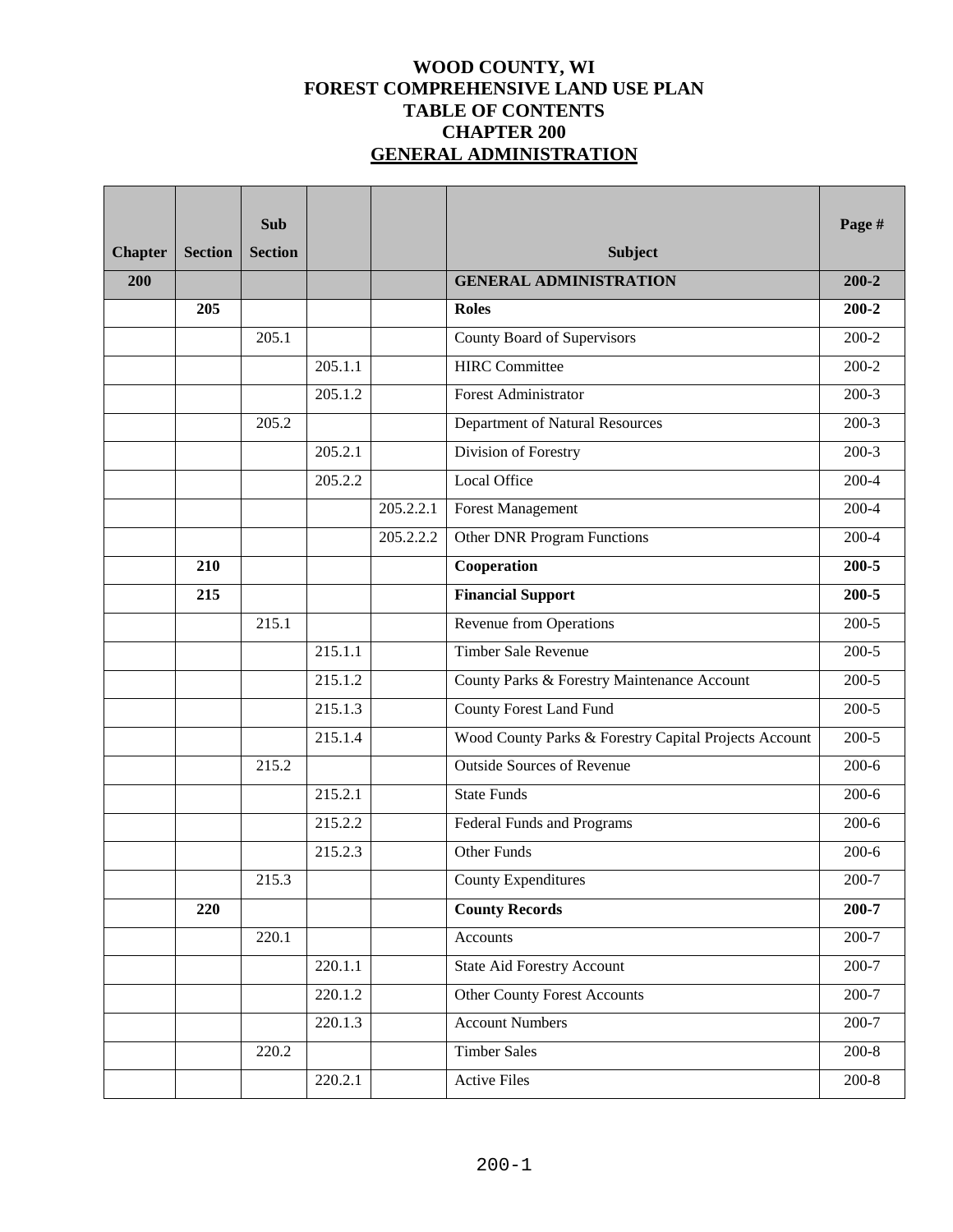|            |       | 220.2.2 | <b>Closed Files</b>        | $200 - 8$ |
|------------|-------|---------|----------------------------|-----------|
| 225        |       |         | Personnel                  | $200 - 8$ |
|            | 225.1 |         | <b>County Forest Staff</b> | $200 - 8$ |
|            | 225.2 |         | Hiring Personnel           | $200 - 8$ |
|            | 225.3 |         | Other Sources of Labor     | 200-9     |
|            | 225.4 |         | Training                   | 200-9     |
| <b>230</b> |       |         | Equipment                  | 200-9     |
|            | 230.1 |         | Facilities                 | 200-9     |

## **200 GENERAL ADMINISTRATION**

### **Objectives**

- 1. To comply with and implement the provisions of the County Forestry Ordinance.
- 2. To administer and manage the County Forest in accordance with s. 28.11, Wis. Stats.
- 3. To cooperate with the Department of Natural Resources and other agencies and organizations in the interest of furthering the optimum management of the forest on a sustainable basis.
- 4. To provide adequate financial support for the program by using county designated revenues and appropriations, along with funds available from federal and state sources.
- 5. To maintain an adequate system of accounts, records and reports for the orderly administration of the forest and evaluation of program needs and implementation.
- 6. To facilitate the administration of the forest by authorizing personnel, equipment and facilities necessary to assist the Committee and the administrator in carrying out their duties.

## **205 ROLES**

Wood County's administrative structure is composed of a county board of 19 supervisors, of which one is County Board Chair, and one is Vice Chair. Wood County does not currently employ a County Administrator. There are several oversight committees established to oversee policy decisions pertaining to the various county departments and the services they provide. The Committee that oversees Wood County policies related the Parks and Forestry Department is the "Highway, Infrastructure, and Recreation Committee" (HIRC). The HIRC is composed of five County Board Supervisors appointed by the County Board Chair.

The County and the Department have a mutual interest in administration of the County Forest. It shall be the policy of the Wood County Board through the HIRC Committee to cooperate with county and Department personnel in carrying out the program on the county forest. The County/Department roles are further defined in the Public Forest Lands Handbook, 2460.5.

## **205.1 County Board of Supervisors**

Powers of the Wood County Board, relative to the management of county forestlands are defined in s.28.11 (3) and additional authority may include:

- Annual Budget and Work Plan
- Grants/Loans/Land acquisitions
- Other- as enumerated in the Wood County Forestry Ordinance

## **205.1.1 HIRC Committee**

- 1. The Board of Supervisors assigns the administration of the County Forest to the HIRC Committee as detailed below.
- 2. Preparation of an annual work plan and budget for the ensuing calendar year to be presented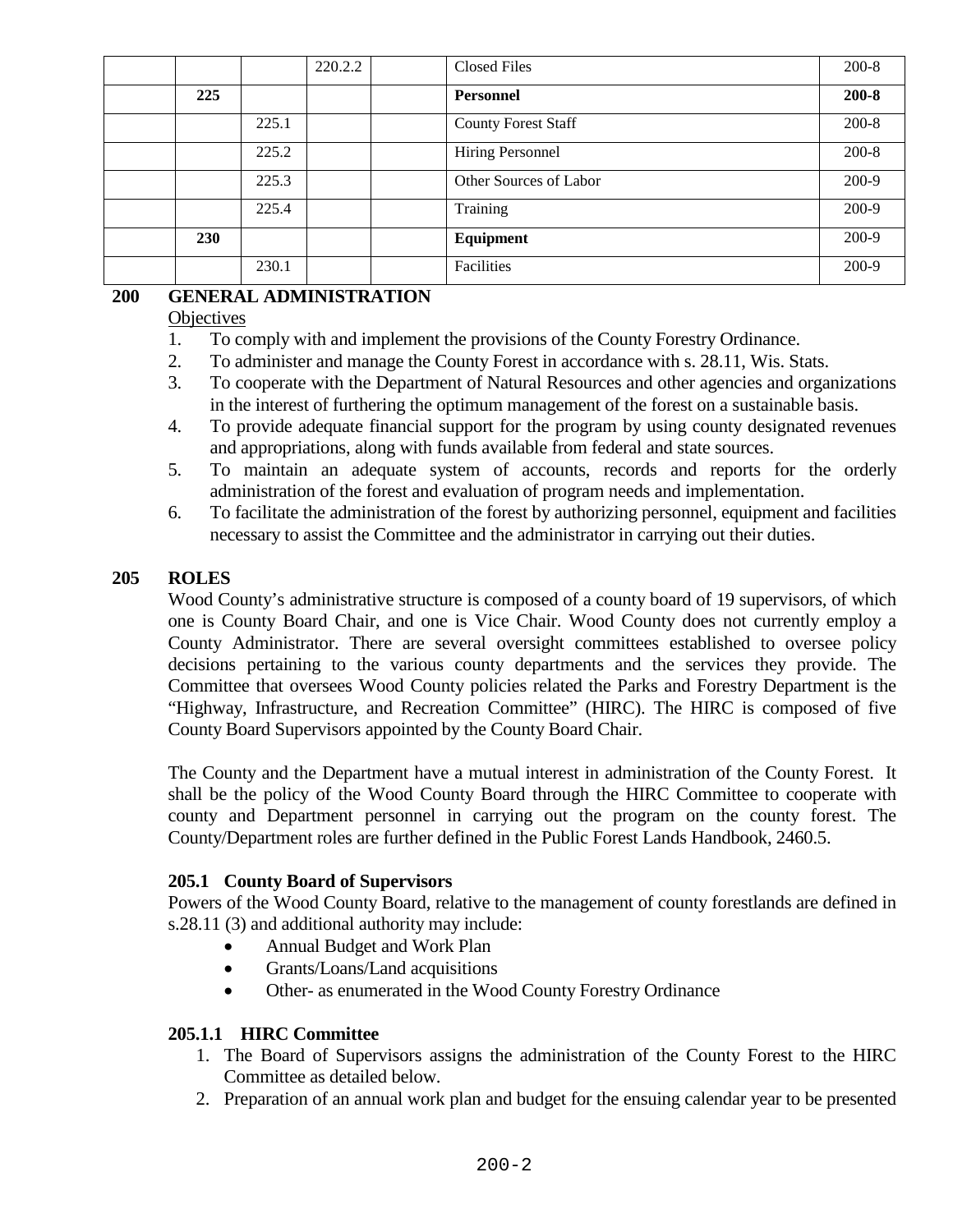for the Board's approval.

- 3. Establishment and maintenance of the facilities necessary to conduct forest operations.
- 4. Negotiations for and acquisition of lands necessary to further the objectives of the county forest.
- 5. Review and approval of all proposed recreation projects on the county forest lands.
- 6. Cooperation with the Department of Natural Resources on all matters pertaining to natural resource management on the county forest.
- 7. Participation in all other activities involved in the execution and administration of forestry operations in the county forest program.
	- a.Employ personnel to administer and implement the county forest program.
	- b.Hold committee meetings as necessary to carry out the above duties.

### **205.1.2 Forest Administrator**

- 1. The Forest Administrator will act as the agent of the committee and will carry out its orders, as well as execute assignments outlined in the comprehensive plan, and an annual plan, all within the framework outlined in s. 28.11, Wis. Stats.
- 2. The Forest Administrator will prepare a forestry agenda and will be present at all HIRC Committee meetings.
- 3. The Forest Administrator will ensure that minutes pertaining to forestry agenda items are recorded and distributed as appropriate and maintain a permanent record of those minutes.
- 4. The Forest Administrator will serve as the lead worker and supervisor in coordinating county forestry work performed by other staff members and other matters as directed by the Committee.
- 5. The Forest Administrator will supervise the timber sale program, tree planting, site preparation, timber stand improvement, road and firebreak construction and maintenance, land acquisition, entry and withdrawal of county forest lands, trespass investigations, and long and short term planning, all within the restrictions of s. 28.11 Wis. Stats.

## **205.2 Department of Natural Resources**

The role of the Department in the County Forest program is to:

- 1. Encourage technically sound management of the County Forest resources.
- 2. Protect the public rights, benefits and investments in County Forest lands.
- 3. Administer state compensation to the county for the public rights, benefits and privileges the county forest lands provide as required by s. 28.11-(8) Wis. Stats.
- 4. Provide County Forest assistance consistent with those identified per the [Public Forest](https://dnr.wi.gov/topic/ForestManagement/documents/24605.pdf)  [Lands Handbook.](https://dnr.wi.gov/topic/ForestManagement/documents/24605.pdf)

## **205.2.1 Division of Forestry**

It is the function of this Division to:

- 1. Certify and make forest aid payments (variable acreage and project loans) to the county and audit county expenditures of the forestry fund account pursuant to s. 28.11(8)(b), Wis. Stats.
- 2. Certify and make acreage payments to towns pursuant to s. 28.11(8) (a), Wis. Stats.
- 3. Maintain and certify County Forest acreage by township, and audit distribution of severance share payments (s. 28.11(9) Wis. Stats.) made annually by the counties.
- 4. Collect severance share payments of not less than twenty percent of actual stumpage sales value on timber cut from the County Forest pursuant to s. 28.11(9) (a), Wis. Stats.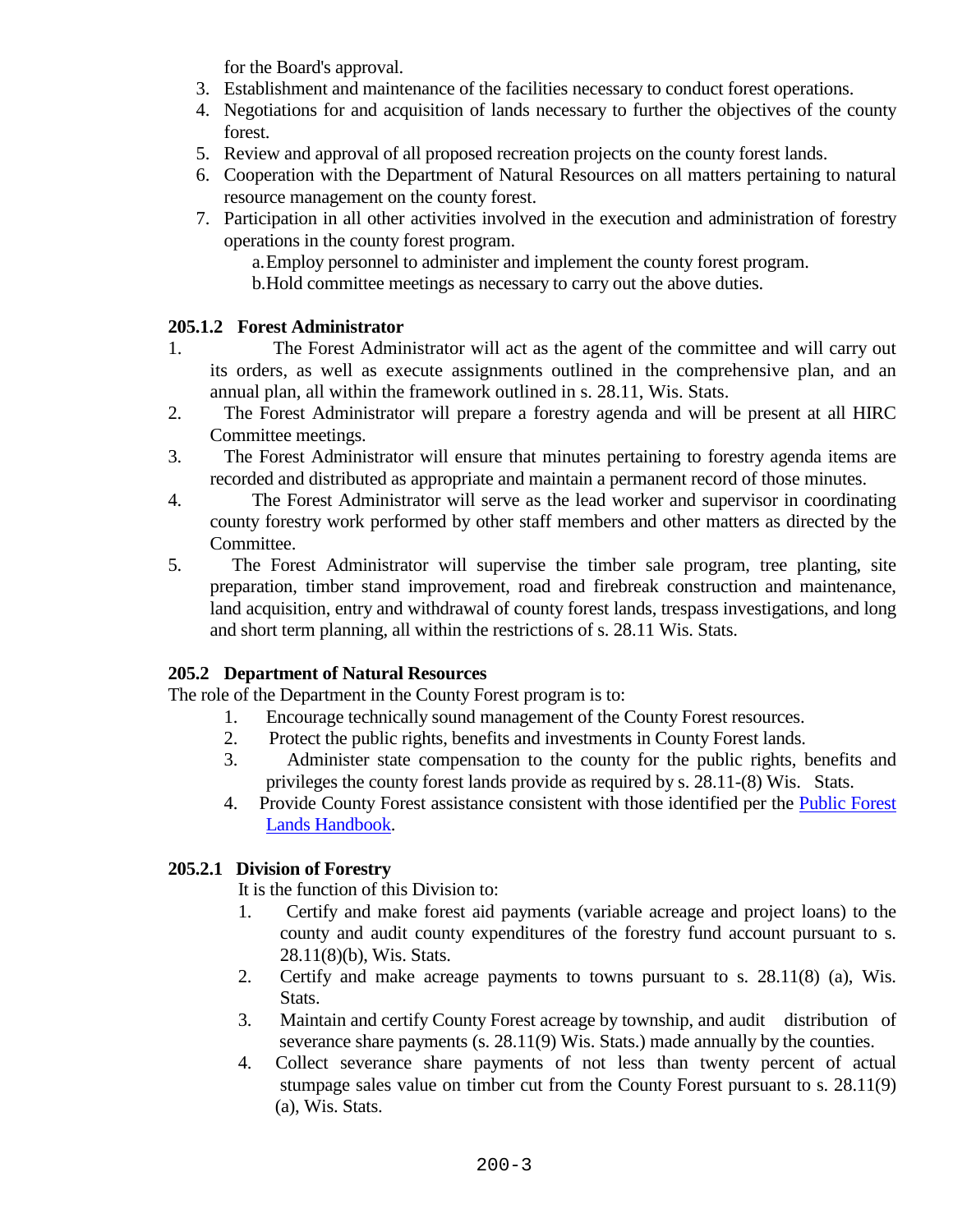- 5. Approve Annual Work Plans
- 6. Administer various aids and grants pertaining, but not limited to, the County Forest program.
- 7. Assist with development and implementation of the County Forest Comprehensive Land Use Plan.
- 8. Interpret and administer the laws and regulations set forth by the Legislature and the Natural Resources Board.
- 9. Review and approve or deny applications for withdrawal and entry of lands into the County Forest Law program.
- 10. 5-year Audit Programmatic and Financials.

## **205.2.2 Local Office**

Field representatives of the Department are available to provide technical advice and assistance to the county in natural resources management. This assistance includes, but is not limited to the following:

### **205.2.2.1 Forest Management**

The forester designated by the Department to serve as liaison to the Committee will provide technical assistance in managing the resources of the county forest. The forester's duties include the following, but are not limited to:

- 1. Attend all Committee meetings and any county board meetings as requested.
- 2. Assist in establishing, inspecting, and administering timber sales in cooperation with county forest personnel.
- 3. Process timber sale approvals, cutting notices and reports.
- 4. Maintain for the Department a record of forest management accomplishments, forms and maps.
- 5. Assist in preparation of projects, plans and estimates.
- 6. Provide assistance to the Committee in the preparation of the annual budget, annual work plan and the County Forest Comprehensive Land Use Plan.
- 7. Assist in County Forest timber theft and larceny investigations.
- 8. Organize and prepare minutes of annual partnership meeting as required in the [Public](https://dnr.wi.gov/topic/ForestManagement/documents/24605.pdf)  [Forest Lands Handbook.](https://dnr.wi.gov/topic/ForestManagement/documents/24605.pdf)

## **205.2.2.2 Other DNR Program Functions**

- 1. Fire Management Maintain a system of communications, equipment, and trained personnel to prevent and suppress forest fires, assist with prescribed burns: and enforce forest fire related laws.
- 2. Forest Pest Control Provide technical services for prevention, detection and suppression of forest pests in the district.
- 3. Wildlife Management Conduct surveys of wildlife populations, habitat, and public use. Wildlife personnel use this information when providing technical assistance on long-term ecosystem planning as well as wildlife habitat management, habitat improvement and wildlife health. Attend committee meetings as requested.
- 4. Fisheries Management Maintain the quality of the fishery resource in the waters of the Forest to produce a balanced return to the angler, consistent with sound management principles.
- 5. Law Enforcement Enforce state natural resource laws and regulations and assist in the enforcement of county and federal natural resource laws and ordinances.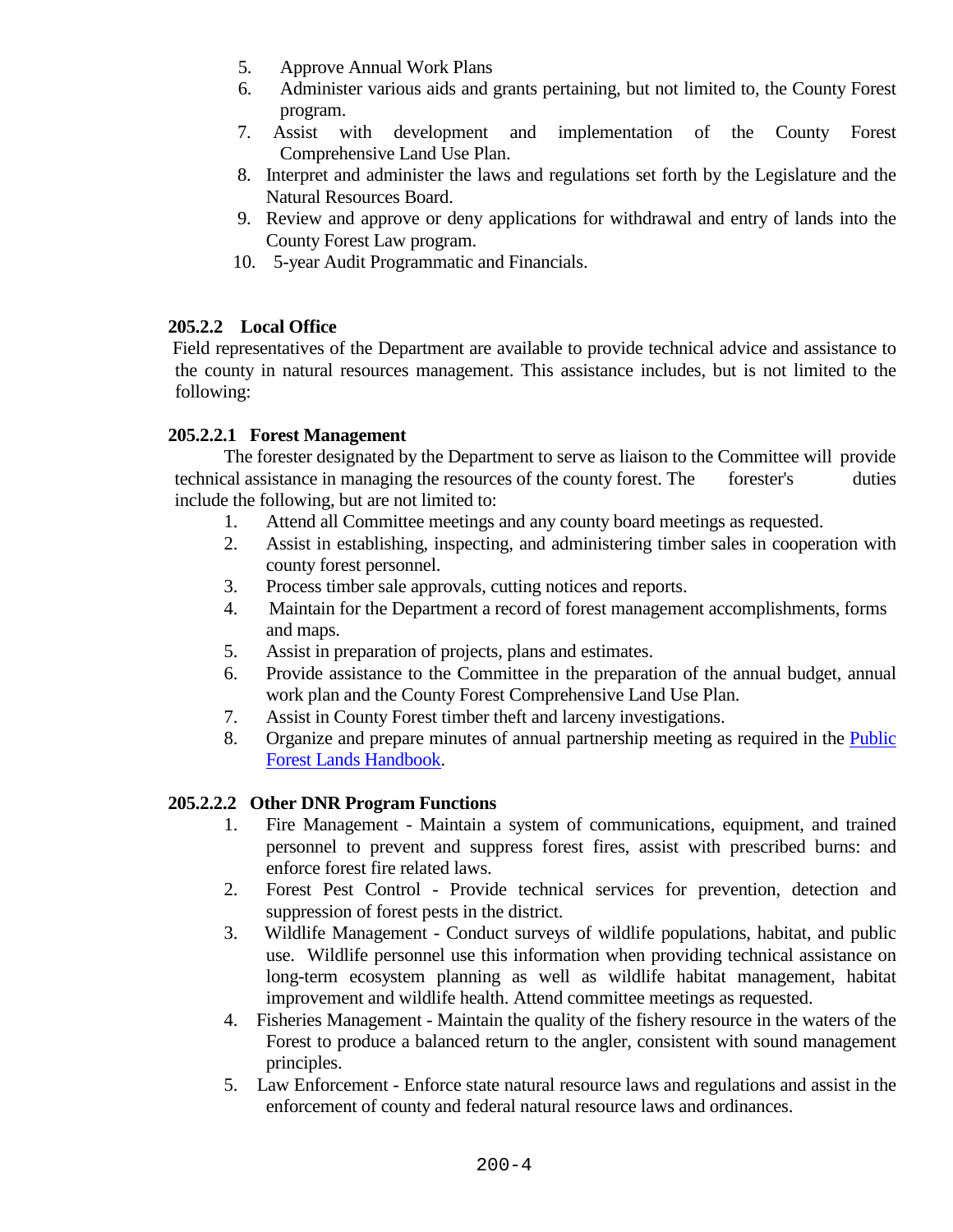- 6. Environmental Protection Enforce and provide technical assistance in matters related to water and shore land management, pollution detection and waste disposal.
- 7. Endangered Resources Provide technical expertise on rare, threatened or endangered species and natural community surveys, identification and management. Assist other DNR functions and the county in identifying local and landscape level issues.

#### **210 COOPERATION**

To meet the obligation of the county to the public in accordance with s.28.11, it is in the best interest of Wood County to cooperate with public agencies, non-profit organizations, tribal nations, and others.

### **215 FINANCIAL SUPPORT**

The Committee shall prepare an annual budget. This budget shall contain county, state, private, non-profit and federal funds needed to carry out the forestry, park and recreation program on the forest.

#### **215.1 Revenue from Operations**

The following procedure will apply in crediting income from the forest:

### **215.1.1 Timber Sale Revenue**

All revenue received from the sale of timber stumpage or cut forest products, camping fees, rental fees, day use and trail use fees, sale of building materials, sale of surplus materials and equipment, fire or other damage collections, or other revenue received by the Committee, except income specified in Section 500.05 (1) of the County Forestry Ordinance, shall be deposited in the Wood County General Fund. All severance taxes incurred as result of such sales shall be segregated into a separate account from timber sales income and paid as required by statute.

## **215.1.2 County Park & Forestry Maintenance Account**

Funds based on the annual work plan are budgeted and deposited in the County Park & Forestry Account by the county board annually.

#### **215.1.3 County Forest Land Fund**

Proceeds from the sale or trade of county owned lands, entered under Chapter 28.11 of the Wisconsin Statutes, shall be credited to a non-lapsing account entitled the County Forest Land Fund. These funds are to be used for the purchase of property to be added to the county forest, as provided for in the County Forest Ordinance and in compliance with the Rules and Committees of the Wood County Board of Supervisors.

#### **215.1.4 Wood County Parks & Forestry Capital Projects Account**

On March 8, 2004, a fund known as the "Wood County Park and Forestry Special Revenue Fund" was established by the Budget  $\&$  Finance Committee, upon request by the Park  $\&$  Forestry Committee, in which \$100,000 was deposited in a non-lapsing account. This fund was established using timber sale revenue in excess of budgeted timber sale revenue. The intent for the Special Revenue Fund, now known as the "Capital Projects Account", is to provide a reserve of money to be available for unforeseen expenses, revenue shortfalls, or a special project incurred or undertaken by the Parks & Forestry Department. In the event timber revenue in excess of the yearly budgeted amount for that particular year is realized, The HIRC may authorize deposit of some or all excess timber revenue into this fund. The HIRC and Executive Committees must jointly approve any future deposits into this account.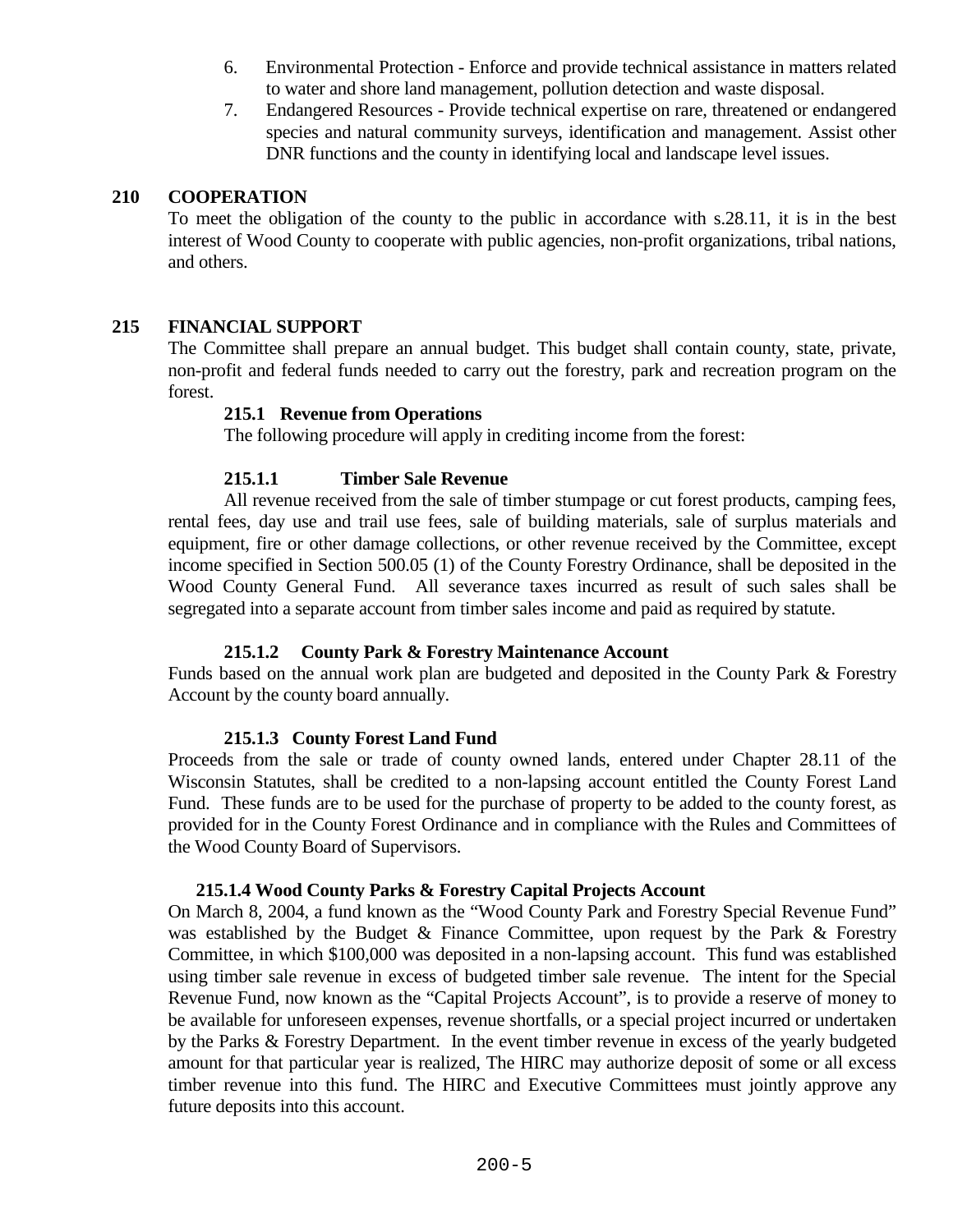# **215.2 Outside sources of Revenue**

## **215.2.1 State Funds**

In addition to other state funds that may subsequently become available for county use, the following state funding sources will be used where appropriate in administration of the Forest:

- 1. Variable Acreage Share Loan (s. 28.11(8) (b) 1. Wis. Stats.). The county may apply for variable acreage share loans for fifty cents per acre of regular entry County Forest land by December 31. Payment is made to the county on or before March 3lst of each year and deposited in the State Forest Aid fund. Application is made by County Board Resolution.
- 2. Project loans (s. 28.11(8) (b) 2. Wis. Stats.) are available to undertake acquisition and development projects of an "economically productive nature". Fish and game projects or recreation projects do not qualify. Application is made by County Board Resolution.
- 3. County Forest Administration Grant Program (s. 28.11-(5m) Wis. Stats). Annual grants are available to fund up to 50% of the salary and fringe benefits of a professional forester in the position of county forest administrator or assistant county forest administration. Benefits may not exceed 40% of salary. Application along with approved annual work plan and County Board Resolution is made by January 31, with payment by April 15 of each year.
- 4. Sustainable County Forest Grants. Annual grants made for short-term unanticipated projects that promote sustainable forestry. Details are contained in s. NR 47.75, Wisconsin Administrative Code.
- 5. County Fish and Game Projects s. 23.09(12), Wis. Stats.).
- 6. Wildlife Habitat Development Grant (s. 23.09(17m), Wis.Stats).
- 7. County Forest Road Aids funds are available for each designated mile of County Forest road. The certification is done on a biannual basis.
- 8. Knowles-Nelson Stewardship Program: A 50/50 cost-shared, state-funded, outdoor recreational grant program, for local government entities, for eligible projects.

## **215.2.2 Federal funds and programs**

In addition to others that may be available, the following funds and programs will be used where practical:

- 1. Land and Water Conservation Fund Act (LAWCON). This fund provides up to 50% matching grants for the acquisition, development and renovation of local parks.
- 2. Resource Conservation and Development (Technical Services).
- 3. Pittman-Robertson fund. This fund provides for wildlife management and habitat improvement.
- 4. Sport Fish Restoration (Dingell-Johnson) fund. This fund provides financing for fish management projects administered by DNR.
- 5. Federal Endangered Species fund. This fund provides cost sharing and grants for surveys, monitoring and management programs that conserve a threatened or endangered species. Contact the DNR Natural Heritage Conservation for information.

## **215.2.3 Other Funds**

Other potential funding sources are groups such as Ducks Unlimited, Ruffed Grouse Society, Trout Unlimited, Whitetails Unlimited, National Wild Turkey Federation, local sportsman's clubs, service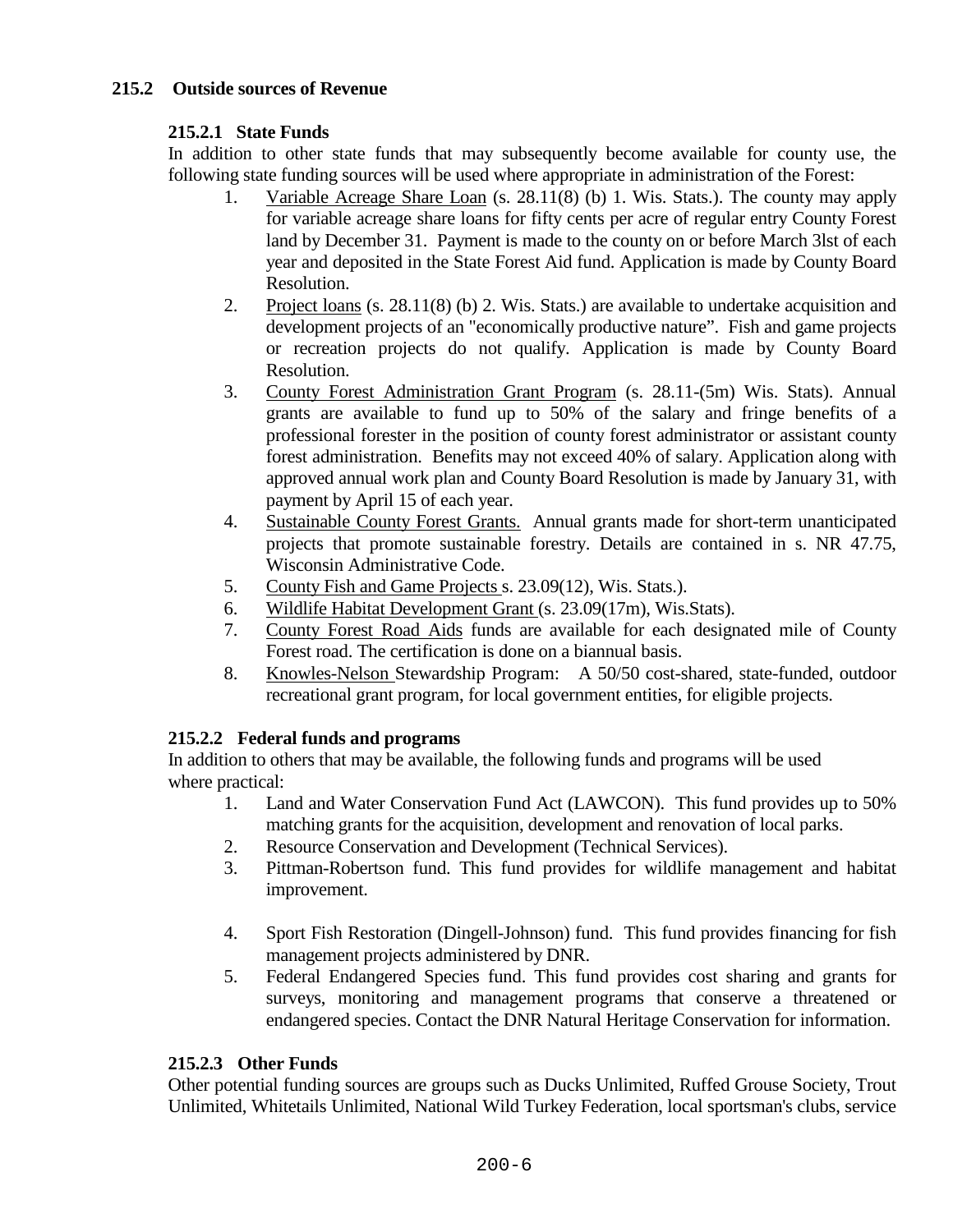organizations, etc.

The Committee will consider donations, endowments and other gifts, whether real estate, equipment or cash. The county corporation counsel may be consulted to ascertain whether such gifts benefit the county.

#### **215.3 County Expenditures**

All purchases and expenditures shall comply with County purchasing policy, and state statutes.

#### **220 COUNTY RECORDS**

The County Forest administrator will keep concise and orderly records and accounts of all revenue received, expenditures incurred and accomplishments resulting from the operations of the forestry department. A job description, time and expense report, and training record will be kept on each employee.

#### **220.1 Accounts**

All accounts and bookkeeping procedures will be handled by the Forest Administrator and office administrative staff, or as otherwise directed by the Committee.

#### **220.1.1 State Aid Forestry Account**

Variable acreage share loans (s. 28.11(8) (b) 1. Wis. Stats.), project loan funds (s. 28.11(8) (b) (2.)Wis. Stats.), and sustainable forestry grants (s. 28.11(5r), Wis. Stats., and s. NR 47.75, Wis. Adm. Code) that are distributed by the DNR are deposited in this account. Expenditures of variable acreage share funds from this account are restricted to the purchase, development, preservation and maintenance of the county forest. Expenditure of project loan funds are governed by the conditions of project approval. Sustainable Forestry grants from this account must be spent specific to the approved project. Revenue received from the sale of equipment purchased with State Aid Account money must be redeposited in the State Aid Account.

## **220.1.2 Other County Forest Accounts:**

County Forest Land Fund – See above in 215.1.3 Wood County Parks and Forestry Capital Projects Account – See above in 215.1.4

#### **220.1.3 Account Numbers**

| Note: Counties should list the account numbers specific to their budget breakdown. |              |         |
|------------------------------------------------------------------------------------|--------------|---------|
| <b>County Parks and Recreation:</b>                                                | Expenditures | Revenue |
| Name of Account                                                                    |              |         |
| <b>County Parks</b>                                                                | #55210       | #46721  |
| <b>County Shelter Rental</b>                                                       | # 55210      | #46721  |
| <b>Camping Revenue</b>                                                             | #55210       | #46721  |
| Land, Forest & Parks outlay                                                        | Expenditures | Revenue |
| State Aid Snowmobile Trail Fund                                                    | #55441       | #43574  |
| State Aid ATV Fund – maintenance                                                   | #55442       | #43572  |
| - Construction                                                                     | #55442       | #48503  |
| County Forestry                                                                    | # 55210      | #46813  |
| <b>Wood Permits</b>                                                                | #55210       | #46813  |
| <b>State Forest Aid Funds</b>                                                      | Expenditures | Revenue |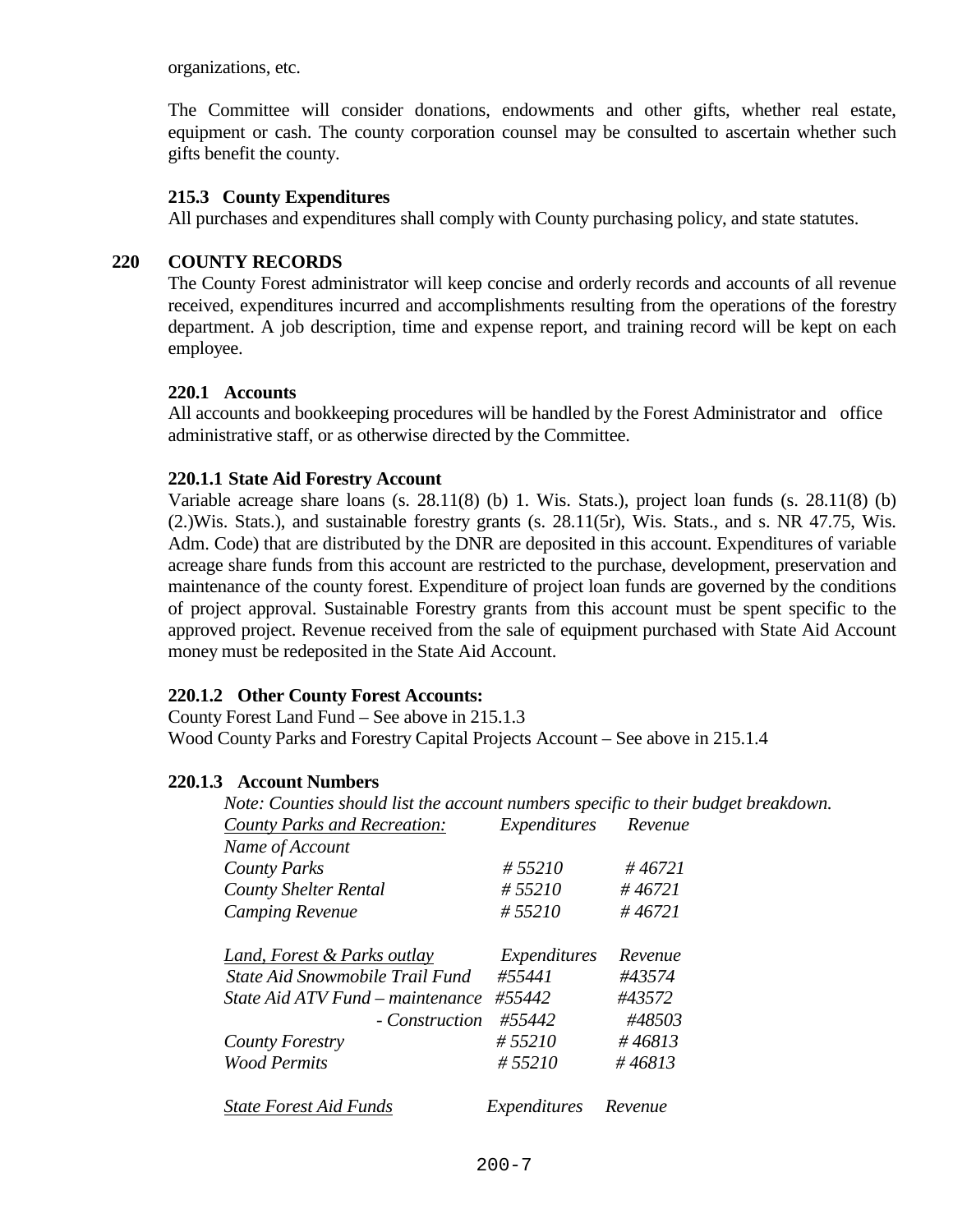| <b>State Aid Forestry Fund</b>  | #56912  | #43581 (243)     |
|---------------------------------|---------|------------------|
| <b>State Aid Conservation</b>   | #56911  | #43581 $(242)$   |
| Wildlife Habitat Management     | #56911  | $\#$ 43581 (242) |
| <b>Forest Road Fund</b>         | # 56111 | #43690 $(241)$   |
| Timber Deposits in Suspense     | #23170  | #23170           |
| <b>Capital Projects Account</b> | #56913  | #46813           |
| County Forest Land Fund         |         | #48300           |

### **220.2 TIMBER SALES**

### **220.2.1 Active Files**

Active timber sale files (hardcopy or e-copy), at a minimum, should contain or reference the following items:

- 1. Timber sale cutting notice and report (Form 2460-1)
- 2. Timber sale narrative (Form 2460-1A)
- 3. Contract and all addendums
- 4. Timber sale map
- 5. Ledger account of scale
- 6. Timber sale inspection journal / notes
- 7. Pertinent correspondence
- 8. Liability insurance
- 9. FISTA training
- 10. Financial assurance (performance bonds, ILC, etc...)
- 11. Field scale sheets
- 12. Lock box tickets (if applicable)

#### **220.2.2 Closed Files**

Once sales have been completed and audited by DNR only the following items need to be maintained in the file as a permanent record:

- 1. Timber sale notice and cutting report
- 2. Contract and addendums
- 3. Timber sale map
- 4. Pertinent correspondence
- 5. Financial ledger/summary

#### **225 PERSONNEL**

Under direction of the Committee, the Forest Administrator shall have authorization to organize the workload of the parks & forestry department employees and contractors. Personnel of the parks & forestry department will be governed by the work policies as set forth by the county, their respective work policies, and collective bargaining agreements.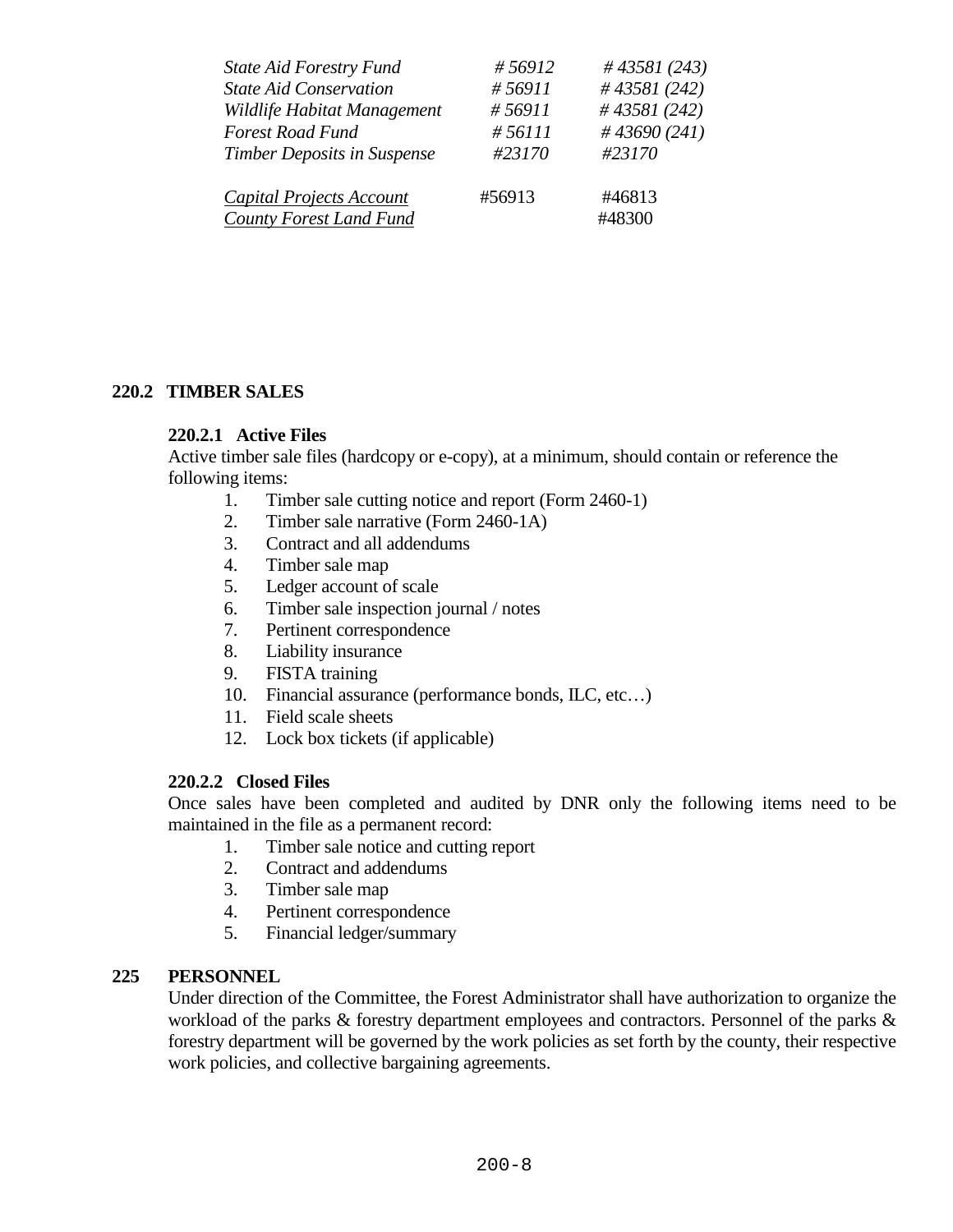# **225.1 County Forest Staff**

The following positions are essential for the operation of the Forest: The permanent employees of the County Forest at this time are the Forest Administrator and Forestry Technician. The Office Manager for the Parks & Forestry Department also provides administrative assistance for the timber sale program. Other labor may be hired on a part time basis or for training positions (such as interns) as needed.

# **225.2 Hiring Personnel**

The Committee, having been accounted for in the annual work plan and budget, will approve all hiring of permanent personnel. Recruiting, screening, and the hiring of Park & Forestry personnel to fill existing or new positions will be conducted in accordance with the established Personnel policies and procedures of Wood County. Seasonal help and short-term labor for special projects will be recruited and hired by the Forest administrator.

## **225.3 Other Sources of Labor**

The Forest Administrator will consider supplemental resources and programs that can be utilized on the forest, following county procurement policy. The forest administrator will recommend programs that can be utilized on the forest to the committee for their approval.

# **225.4 Training**

The Forest Administrator will be responsible for scheduling and providing appropriate training to keep staff current with safety requirements, BMP's, silviculture, pesticides, new technologies, and other training appropriate to manage the Wood County Forest. A training record will be retained for each employee identifying the course name, content and date of attendance.

## **230 EQUIPMENT**

All equipment and supplies will be coordinated by the Forest Administrator. The Forest Administrator will be responsible for locating equipment, considering the most economical alternatives of buying, borrowing, renting or constructing. The Forest Administrator will also be responsible for maintaining an inventory, to be updated annually, of equipment under his/her jurisdiction. Any Parks and Forestry department employee may purchase equipment and supplies when he / she has prior approval from the Forest Administrator or the department supervisor, the Parks Director. All budgeted and unbudgeted equipment and material purchases will be purchased in accordance with the procurement policies and procedures of Wood County, and within approved Park & Forestry Department guidelines and applicable State Statutes. The Parks & Forestry Committee must approve all expenditures.

## **230.1 Facilities**

Maintenance of the following facilities is assigned to the Forestry Personnel of the Wood County Parks and Forestry Department:

- 1. Office space Provided in the River Block Building.
- 2. Forestry shop building located in the Dexter Park shop facility in Dexterville, WI. A small office and heated shop are part of a larger, multipurpose building. Additionally, an adjacent cold storage garage building is used to store vehicles and equipment used in operation of the forest and parks program.
- 3. Public Shooting Range This unsupervised public shooting range is located near the intersection of Ridge Road and Marsh road roughly 3.5 miles of the city of Wisconsin Rapids, WI. Total area encompassed by the range is approximately 10 acres (including parking lot). Shooting stations are equipped with benches, trash